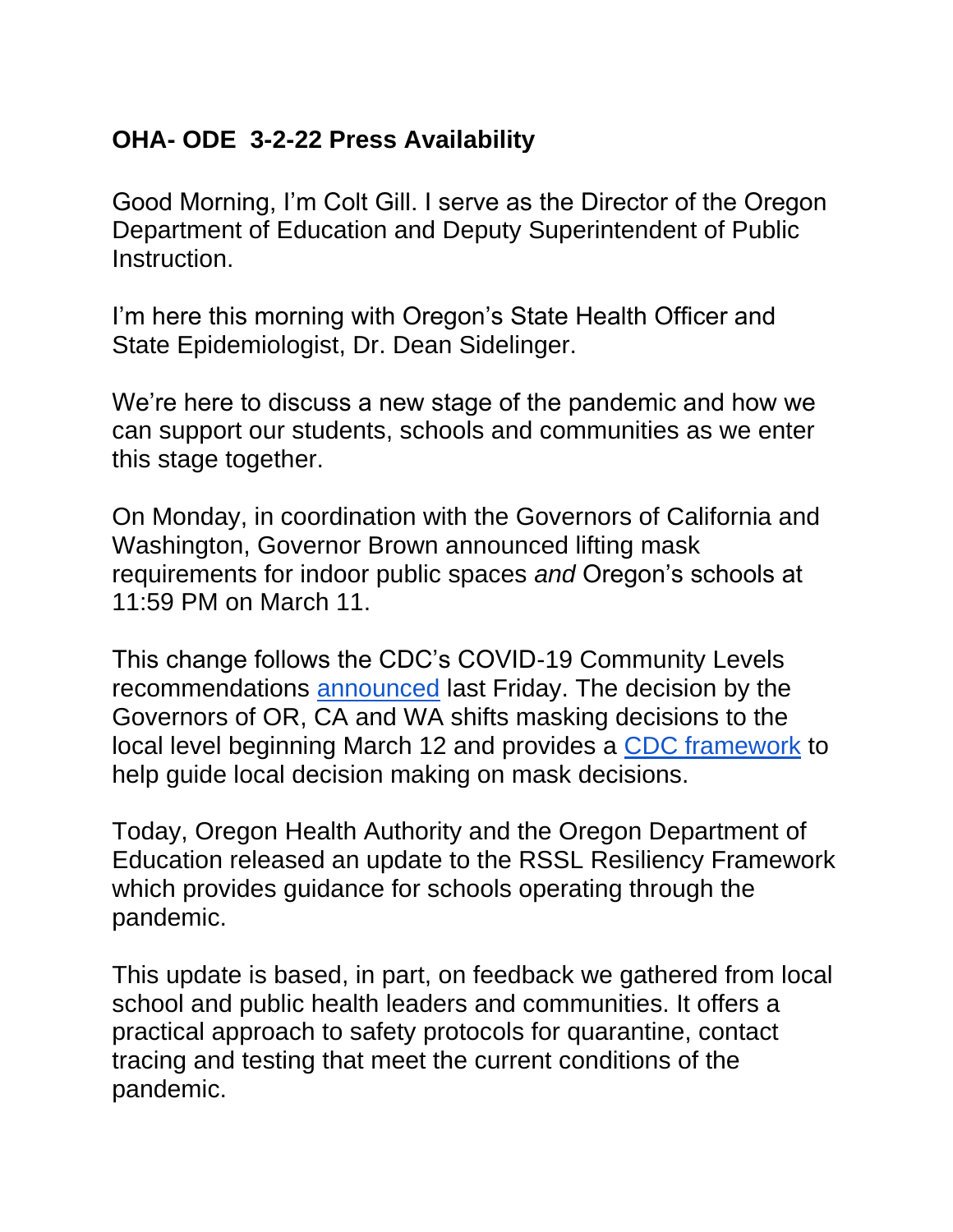These guidelines will continue to support schools in reaching our North Star goal of providing in-person learning for every student, all day, every school day *and* includes a focus on supports for students, staff, and families that may be at more risk from COVID-19 than others in the school population.

Key updates include:

- A transition to local decision-making on mask requirements in schools and on school buses with a recommendation to use CDC's COVID-19 Community Levels to inform these local decisions.
- Masking days 6-10 of Isolation for a positive or presumptive COVID-19 case
- On Monday, the CDC updated their guidance regarding case investigation and contact tracing. Universal case investigation and contact tracing are no longer recommended outside of high-risk settings.
	- <sup>o</sup> **Effective March 12, 2022, Oregon will pause contact tracing and quarantine for the general population, including K-12 settings.** The rationale for this decision is two-fold:
	- o 1: The decision to pause contact tracing and quarantine acknowledges that these practices now, unlike earlier in the pandemic, have very limited impact on the transmission of COVID-19 in our communities. COVID-19 has evolved to become one of the most transmissible viruses known. By the time an exposure is identified and contact tracing is performed, transmission has already occurred.
	- <sup>o</sup> 2: Following the Omicron surge, and for the first time during the COVID-19 pandemic, Oregon will have very high levels of vaccine- and infection-induced immunity. The duration of this immunity is unknown, but is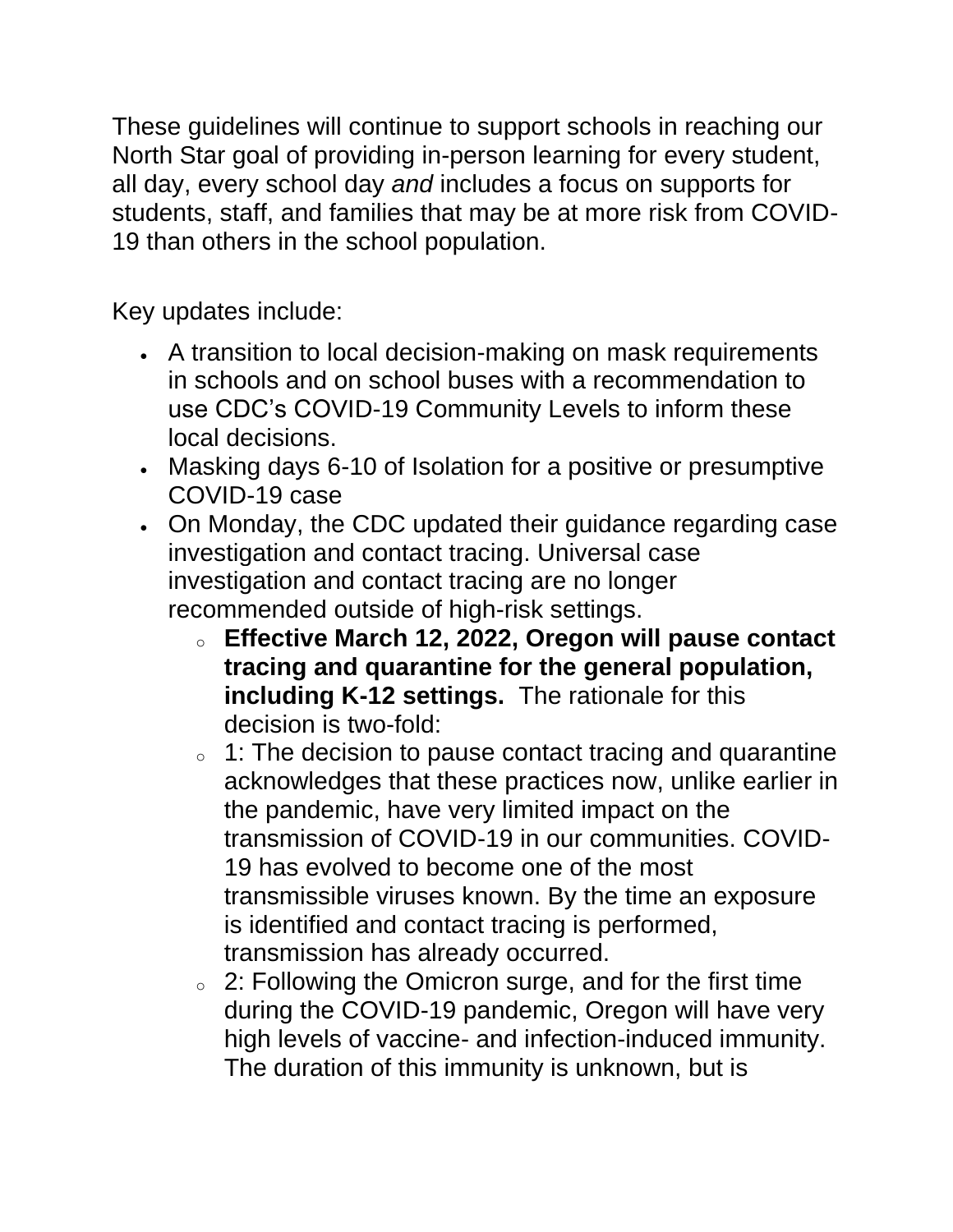believed to provide protection from reinfection for at least 90 days.

- o In lieu of contact tracing, schools are strongly encouraged to provide cohort notifications when exposures occur. These notifications allow individuals and families to take additional precautions according to their individual needs.
- Because quarantine is no longer required in K-12 settings, regardless of vaccination status, **test to stay will shift from a form of modified quarantine to enhanced exposure testing**. Schools may offer enhanced exposure testing to individuals at increased risk of severe illness, e.g., cohorts which include medically fragile individuals.
- Schools will continue to offer Diagnostic Testing for students and staff. This will allow students to stay in school and provide additional protections to older staff, people who are immunocompromised, people who are unvaccinated, people with disabilities, or others who are at higher risk for serious illness as well as those who live with people at higher risk.
- We will also continue to offer Screening Testing for unvaccinated students and staff.
- When a student tests positive for COVID-19 and/or has symptoms, they should isolate for at least 5 days.
	- $\circ$  Isolation may end after 5 full days if the individual is fever-free for 24 hours without the use of fever-reducing medication and other symptoms have improved.
	- <sup>o</sup> Individuals should wear a well-fitting mask around others at home and in public for 5 additional days (day 6 through day 10) after the end of the 5-day isolation period.
- Finally, schools should ensure a safe and respectful environment for students and staff to learn together, regardless of individual choices to wear a mask.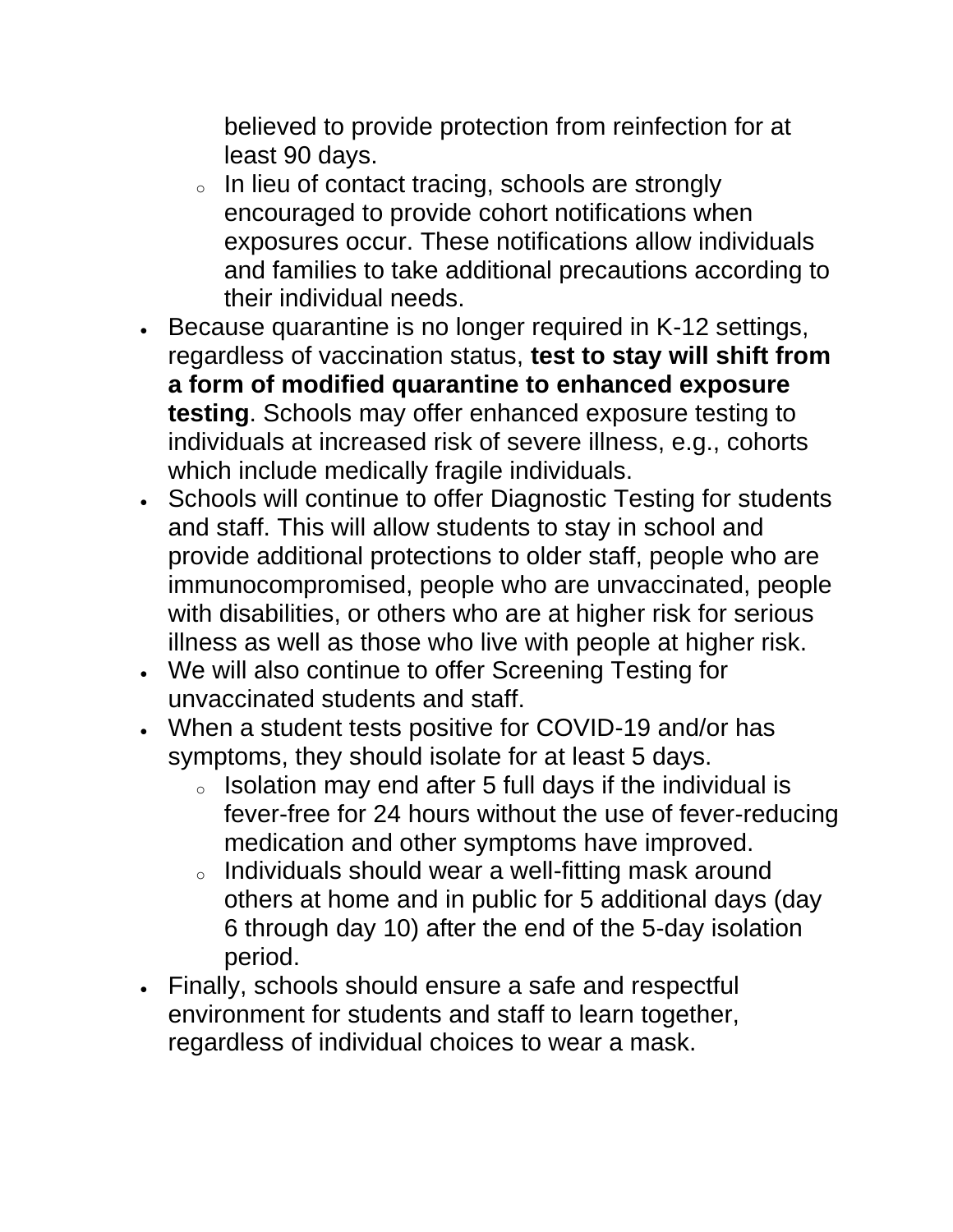This represents significant change in the operations of our schools and the day-to-day experience for the students and staff. This can feel like it is signaling an end to the pandemic. I want to be clear that is not the intention. Over the last two years we have made many shifts from "Stay home, Save lives," to physical distancing and masking, to a reintroduction of in-person learning. And these moves have saved thousands of lives in Oregon.

Each shift over the last two years has been a response to a new stage of the pandemic and its impacts as well as our experience and learning about the effectiveness of various mitigation efforts.

The shift we are discussing today signals a new stage of the pandemic, one where - for at least the next few months - our state has built immunity.

As we move toward this new stage and begin to witness these changes in how we approach individual and community safety, I hope that we can offer one another grace and patience through the transition.

Some of our family, friends and neighbors are ready for this change and others will have concerns based on their own assessment of risk for themselves or their loved ones.

Members of Tribes, communities of color, individuals who experience disability, and our elders all experienced more illness and death from COVID-19 in Oregon. And we all interact with others who are older, immunocompromised, unvaccianted or otherwise at greater risk from COVID-19.

Oregon is at its best when we come together to support each other. My hope is that we can do that through this shift in protocols, that we can recognize that we each have different health needs related to COVID-19 and that we can honor and